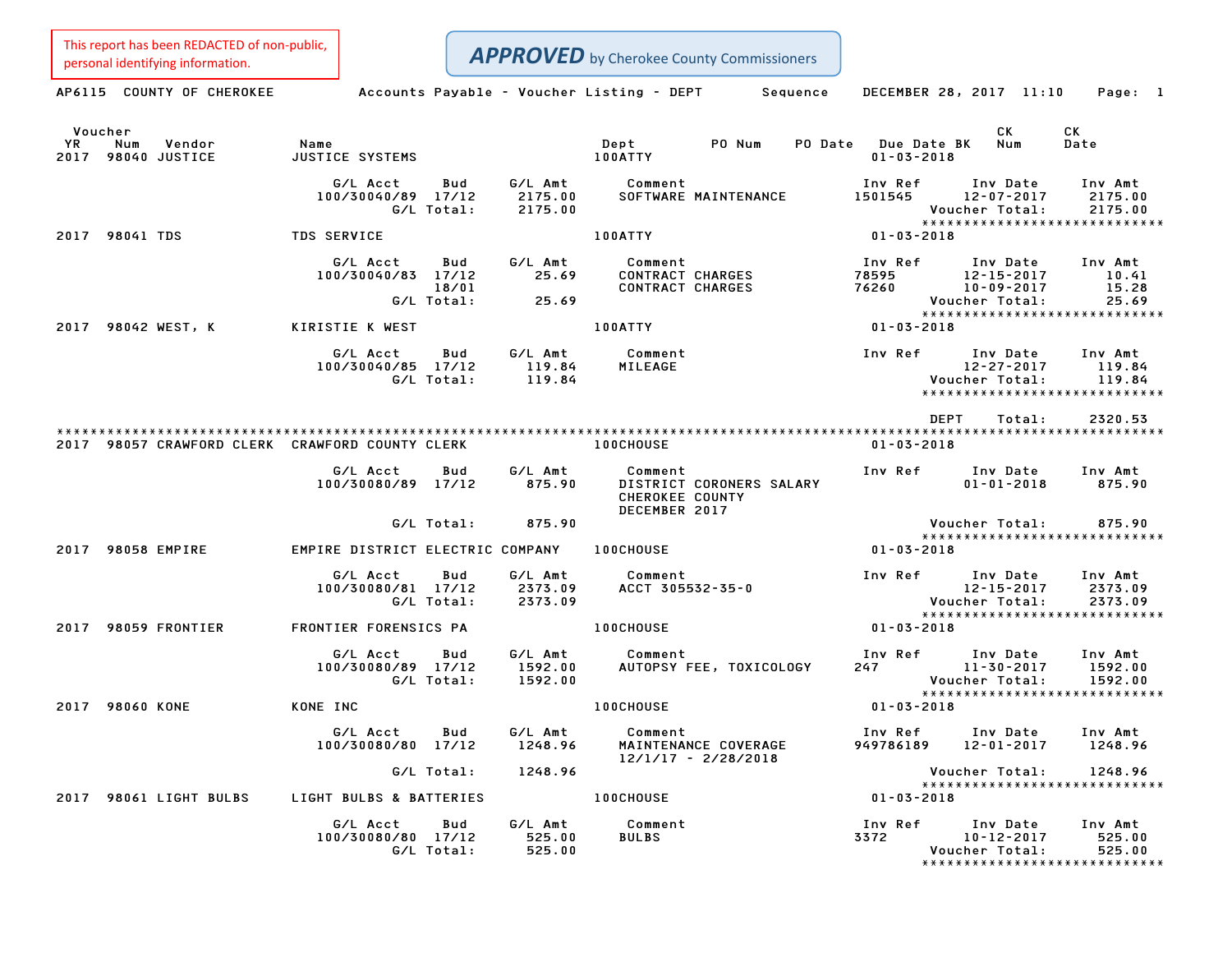|                              | AP6115 COUNTY OF CHEROKEE             |                                                   |                   |                               | Accounts Payable – Voucher Listing – DEPT         Sequence     DECEMBER 28, 2017  11:10     Page:   2 |                                                           |                                |                                                             |
|------------------------------|---------------------------------------|---------------------------------------------------|-------------------|-------------------------------|-------------------------------------------------------------------------------------------------------|-----------------------------------------------------------|--------------------------------|-------------------------------------------------------------|
| Voucher<br>YR<br>Num<br>2017 | Vendor<br>98062 MARSH, S              | Name<br>SAMUEL J MARSH                            |                   |                               | CK CK<br>PO Num<br>Dept<br><b>100CHOUSE</b>                                                           | PO Date Due Date BK<br>$01 - 03 - 2018$                   | Num                            | Date                                                        |
|                              |                                       | G/L Acct<br>100/30080/80 17/12                    | Bud               | G⁄L Amt<br>54.50              | Comment<br>REIMB/MEASURE BLINDS/SHADES                                                                | Inv Ref Inv Date<br>10-20-2017                            | $10 - 20 - 2017$               | Inv Amt<br>54.50                                            |
|                              |                                       |                                                   | G/L Total:        | 54.50                         | <b>CHAMBERS</b>                                                                                       |                                                           | Voucher Total:                 | 54.50                                                       |
| 2017 98063 MAXTON, K         |                                       | <b>KENNETH E MAXTON</b>                           |                   |                               | <b>100CHOUSE</b>                                                                                      | $01 - 03 - 2018$                                          |                                | *****************************                               |
|                              |                                       | G/L Acct<br>100/30080/89 17/12                    | Bud               | G/L Amt<br>160.00             | Comment<br>CORONER BILLING                                                                            |                                                           | Inv Ref Inv Date<br>12-27-2017 | Inv Amt<br>160.00                                           |
|                              |                                       |                                                   | G/L Total:        | 160.00                        |                                                                                                       |                                                           | Voucher Total:                 | 160.00                                                      |
|                              | 2017 98064 PITNEY GLOBAL PITNEY BOWES |                                                   |                   |                               | 100CHOUSE                                                                                             | $01 - 03 - 2018$                                          |                                | *****************************                               |
|                              |                                       | G/L Acct<br>100/30080/83 17/12                    | Bud<br>G/L Total: | G/L Amt<br>1573.68<br>1573.68 | Comment<br>LEASE ACCT 0011679192                                                                      | Inv Ref<br>3305002068 12-08-2017<br><b>Voucher Total:</b> | Inv Date Inv Amt               | 1573.68<br>1573.68                                          |
| 2017                         |                                       | 98087 PITNEY PURCHASE PITNEY BOWES PURCHASE POWER |                   |                               | <b>100CHOUSE</b>                                                                                      | $01 - 03 - 2018$                                          |                                |                                                             |
|                              |                                       | G/L Acct<br>100/30080/89 17/12                    | Bud               | G/L Amt<br>10000.00           | Comment<br>POSTAGE REFILL<br>CHEROKEE COUNTY TREASURER<br><b>ACCT</b>                                 | Inv Ref Inv Date                                          | 12-10-2017                     | Inv Amt<br>10000.00                                         |
|                              |                                       |                                                   | G/L Total:        | 10000.00                      |                                                                                                       |                                                           | Voucher Total:                 | 10000.00<br>*****************************                   |
| 2017                         | 98065 QUALITY PEST                    | QUALITY PEST CONTROL INC 100CHOUSE                |                   |                               |                                                                                                       | $01 - 03 - 2018$                                          |                                |                                                             |
|                              |                                       | G/L Acct<br>100/30080/80 17/12                    | Bud<br>G/L Total: | G/L Amt<br>40.00<br>40.00     | <b>Comment</b><br>MONTHLY SPRAY                                                                       | Inv Ref Inv Date                                          | 12-20-2017<br>Voucher Total:   | Inv Amt<br>40.00<br>40.00<br>****************************** |
| 2017 98066 TOUCHTON          |                                       | TOUCHTON ELECTRIC INC                             |                   |                               | <b>100CHOUSE</b>                                                                                      | $01 - 03 - 2018$                                          |                                |                                                             |
|                              |                                       | G/L Acct<br>100/30080/80 17/12                    | Bud<br>G/L Total: | G/L Amt<br>34.00<br>34.00     | Comment                                                                                               |                                                           | Voucher Total:                 | Inv Amt<br>34.00<br>34.00<br>*****************************  |
| 2017                         |                                       | 98067 TRUE VALUE COL TRUE VALUE COLUMBUS          |                   |                               | <b>100CHOUSE</b>                                                                                      | $01 - 03 - 2018$                                          |                                |                                                             |
|                              |                                       | G/L Acct<br>100/30080/29 17/12                    | Bud<br>G/L Total: | 4.40<br>4.40                  | G/L Amt Comment<br>VELCRO, HARDWARE 4333161 12-20-2017                                                | Inv Ref                                                   | Inv Date<br>Voucher Total:     | Inv Amt<br>4.40<br>4.40<br>*****************************    |
|                              |                                       |                                                   |                   |                               |                                                                                                       | <b>DEPT</b>                                               | Total:                         | 18481.53                                                    |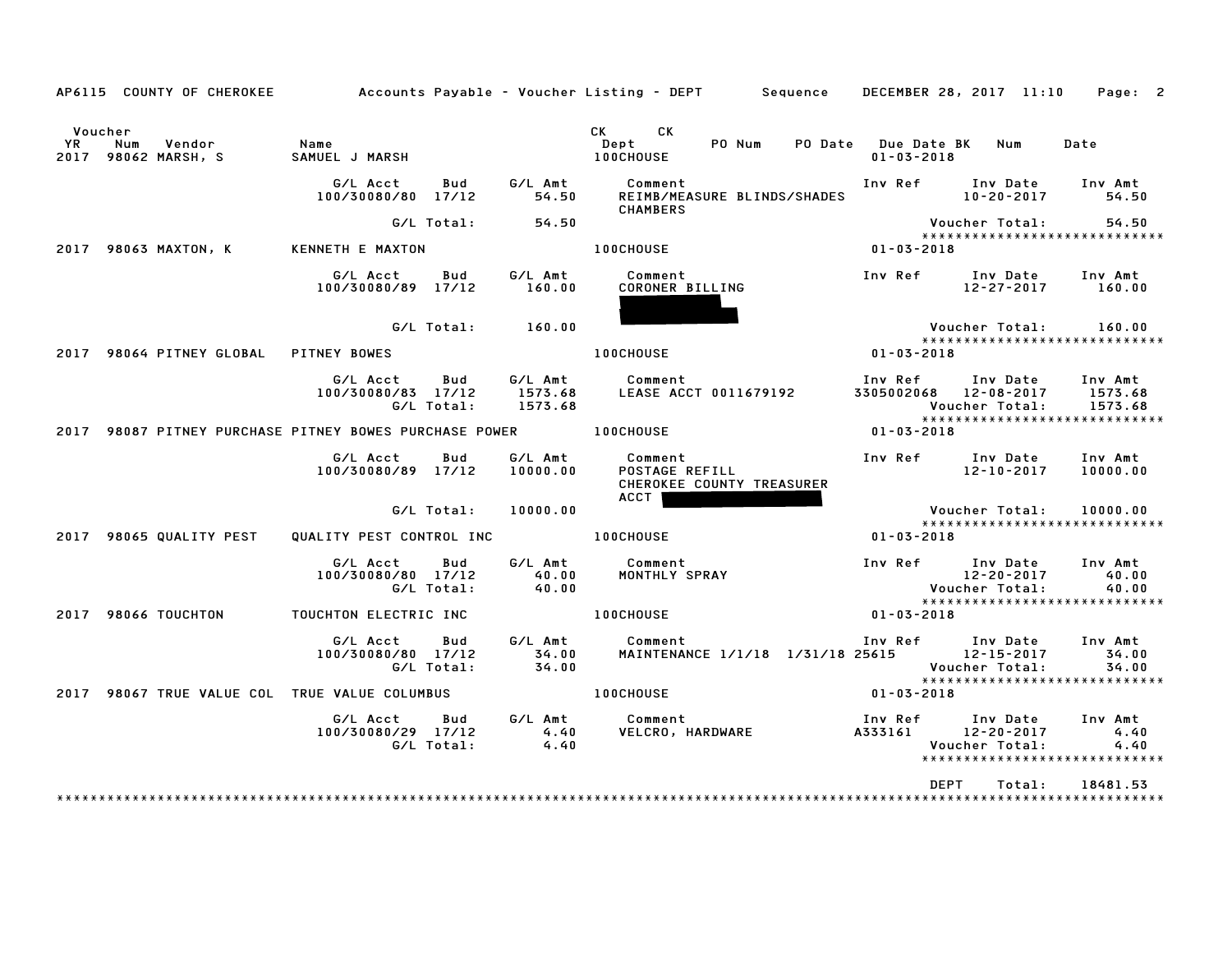| AP6115 COUNTY OF CHEROKEE                                        |                                                     |                             | Accounts Payable – Voucher Listing – DEPT         Sequence     DECEMBER 28, 2017  11:10     Page:   3 |                                         |                                                                                                        |
|------------------------------------------------------------------|-----------------------------------------------------|-----------------------------|-------------------------------------------------------------------------------------------------------|-----------------------------------------|--------------------------------------------------------------------------------------------------------|
| Voucher<br><b>YR</b><br>Num<br>Vendor<br>2017 98068 KANSAS ASSOC | Name<br>KANSAS ASSOCIATION OF COUNTIES              |                             | PO Num<br>Dept<br>100COMM                                                                             | PO Date Due Date BK<br>$01 - 03 - 2018$ | CK<br>CK.<br>Num<br>Date                                                                               |
|                                                                  | G/L Acct<br>Bud<br>100/30010/75 17/12               | G/L Amt<br>4572.83          | Comment<br>2018 KAC MEMBERSHIP DUES<br>WEBINARS                                                       | Inv Ref<br>12826                        | Inv Date<br>Inv Amt<br>12-14-2017<br>4572.83                                                           |
|                                                                  | G/L Total:                                          | 4572.83                     |                                                                                                       |                                         | 4572.83<br>Voucher Total:<br>*****************************                                             |
|                                                                  |                                                     |                             |                                                                                                       | DEPT                                    | Total:<br>4572.83                                                                                      |
| 2017 98088 NEX TECH                                              | NEX-TECH                                            |                             | 100COMP                                                                                               | $01 - 03 - 2018$                        |                                                                                                        |
|                                                                  | G/L Acct<br>Bud<br>100/30150/89 17/12<br>G/L Total: | G/L Amt<br>2.50<br>2.50     | Comment<br>ACCT 403167                                                                                | Inv Ref                                 | Inv Date<br>Inv Amt<br>2.50<br>12-01-2017<br>Voucher Total:<br>2.50<br>*****************************   |
|                                                                  |                                                     |                             |                                                                                                       | <b>DEPT</b>                             | 2.50<br>Total:                                                                                         |
| 2017 98043 ALLISON, N                                            | NICOLE LYNETTE ALLISON                              |                             | <b>100DCOURT</b>                                                                                      | $01 - 03 - 2018$                        |                                                                                                        |
|                                                                  | G/L Acct<br>Bud<br>100/30070/73 17/12<br>G/L Total: | G/L Amt<br>89.76<br>89.76   | Comment<br>TRAVEL EXPENSE                                                                             | Inv Ref Inv Date                        | Inv Amt<br>12-27-2017<br>89.76<br>89.76<br>Voucher Total:                                              |
| 2017 98044 BRUCE, M                                              | MARK D BRUCE                                        |                             | <b>100DCOURT</b>                                                                                      | 01-03-2018                              | ******************************                                                                         |
|                                                                  | G/L Acct<br>Bud<br>100/30070/73 17/12<br>G/L Total: | G/L Amt<br>129.47<br>129.47 | Comment<br>TRAVEL EXPENSE                                                                             | <b>Example 18 Trip Ref</b>              | Inv Date<br>Inv Amt<br>12-27-2017<br>129.47<br>Voucher Total:<br>129.47                                |
| 2017 98045 CARLSON, T                                            | TAMMIE CARLSON-OAS                                  |                             | <b>100DCOURT</b>                                                                                      | $01 - 03 - 2018$                        | *****************************                                                                          |
|                                                                  | G/L Acct<br>Bud<br>100/30070/73 17/12<br>G/L Total: | G/L Amt<br>58.45<br>58.45   | Comment<br>TRAVEL EXPENSE                                                                             | Inv Ref Inv Date                        | Inv Amt<br>12-27-2017<br>58.45<br>Voucher Total:<br>58.45                                              |
| 2017 98046 CHAPPELL, B                                           | <b>BRENDA CHAPPELL</b>                              |                             | 100DCOURT                                                                                             | $01 - 03 - 2018$                        | *****************************                                                                          |
|                                                                  | G/L Acct<br>Bud<br>100/30070/73 17/12<br>G/L Total: | G/L Amt<br>17.26<br>17.26   | Comment<br>TRAVEL EXPENSE                                                                             | Inv Ref                                 | Inv Date<br>Inv Amt<br>12-27-2017<br>17.26<br>17.26<br>Voucher Total:                                  |
| 2017 98047 CIZERLE, T                                            | <b>TERRY CIZERLE</b>                                |                             | <b>100DCOURT</b>                                                                                      | $01 - 03 - 2018$                        | *****************************                                                                          |
|                                                                  | G/L Acct<br>Bud<br>100/30070/73 17/12<br>G/L Total: | G/L Amt<br>16.05<br>16.05   | Comment<br>TRAVEL EXPENSE                                                                             | Inv Ref Inv Date                        | Inv Amt<br>12-27-2017<br>16.05<br>16.05<br>Voucher Total:<br>*****************************             |
| 2017 98049 CULLIGAN                                              | CULLIGAN OF JOPLIN                                  |                             | 100DCOURT                                                                                             | $01 - 03 - 2018$                        |                                                                                                        |
|                                                                  | G/L Acct<br>Bud<br>100/30070/89 17/12<br>G/L Total: | G/L Amt<br>19.80<br>19.80   | Comment<br>WATER                                                                                      | Inv Ref<br>111122                       | Inv Amt<br>Inv Date<br>12-12-2017<br>19.80<br>Voucher Total:<br>19.80<br>***************************** |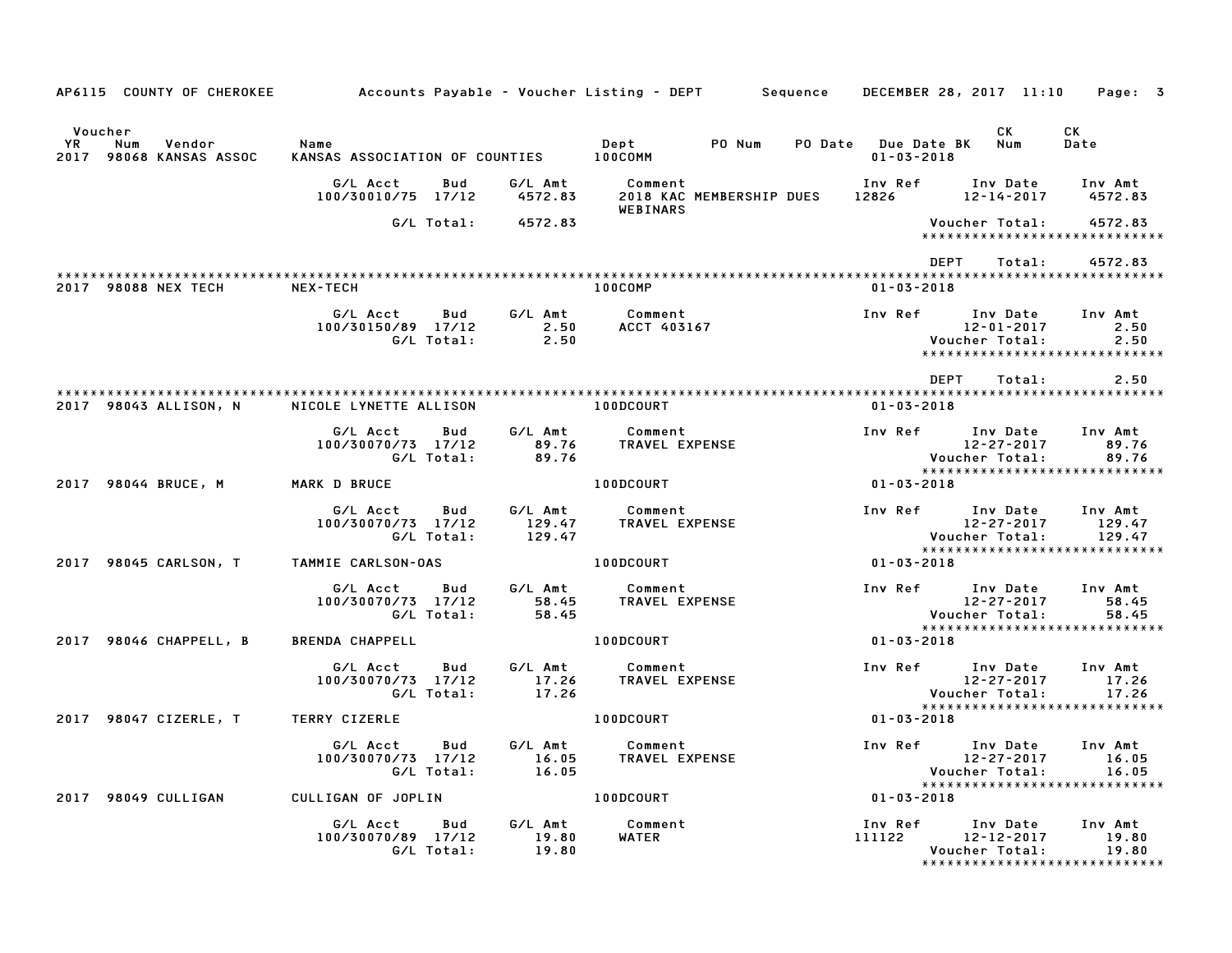| AP6115 COUNTY OF CHEROKEE                                     | Accounts Payable - Voucher Listing - DEPT Sequence                                    |                    |                                                                | DECEMBER 28, 2017 11:10                                     |                              | Page: 4                                                    |
|---------------------------------------------------------------|---------------------------------------------------------------------------------------|--------------------|----------------------------------------------------------------|-------------------------------------------------------------|------------------------------|------------------------------------------------------------|
| Voucher<br><b>YR</b><br>Num<br>Vendor<br>2017 98048 ETTINGERS | Name<br>nept<br>ETTINGER'S OFFICE SUPPLY 100DCOURT                                    |                    | Dept<br>PO Num                                                 | PO Date Due Date BK Num<br>$01 - 03 - 2018$                 | CK                           | CK<br>Date                                                 |
|                                                               |                                                                                       |                    | Bud G/L Amt Comment                                            | Inv Ref      Inv Date     Inv Amt<br>$4983760$ $12-13-2017$ | Voucher Total:               | 269.98<br>269.98                                           |
| 2017 98050 MILLER, T TRESA MILLER                             |                                                                                       |                    | 100DCOURT                                                      | 01-03-2018                                                  |                              |                                                            |
|                                                               | G/L Acct<br>Bud<br>100/30070/73 17/12<br>G/L Total:                                   | 46.53              | G/L Amt Comment<br>46.53 TRAVEL EXPENSE                        | Inv Ref Inv Date                                            |                              | Inv Amt                                                    |
| 2017 98051 PRICE, R                                           | REBECCA PRICE                                                                         |                    | <b>100DCOURT</b>                                               | $01 - 03 - 2018$                                            |                              |                                                            |
|                                                               | G/L Acct Bud<br>100/30070/73 17/12<br>G/L Total:                                      |                    | -- -<br>31.35        TRAVEL  EXPENSE<br>31.35                  | Inv Ref Inv Date Inv Amt                                    |                              |                                                            |
| 2017 98052 REDWOOD TOXIC                                      | REDWOOD TOXICOLOGY LABORATORY 100DCOURT                                               |                    |                                                                | $01 - 03 - 2018$                                            |                              |                                                            |
|                                                               | G/L Acct Bud G/L Amt Comment<br>100/30070/29 17/12 206.25<br>C/L Total: 206.25 206.25 |                    |                                                                | Inv Ref Inv Date Inv Amt                                    | Voucher Total:               | 206.25<br>206.25<br>******************************         |
|                                                               |                                                                                       |                    |                                                                | DEPT                                                        | Total:                       | 884.90                                                     |
| 2017 98100 CINTAS 0855                                        | CINTAS CORP                                                                           |                    | 100DEPT OFF                                                    | 01-03-2018                                                  |                              |                                                            |
|                                                               | G/L Acct<br>Bud<br>100/30330/21 17/12<br>G/L Total:                                   | 66.00<br>66.00     | G/L Amt Comment<br>GLOVES                                      | Inv Ref Inv Date<br>8403459758 12-15-2017                   | Voucher Total:               | Inv Amt<br>66.00<br>66.00                                  |
| 2017 98083 ETTINGERS                                          | ETTINGER'S OFFICE SUPPLY                                                              |                    | 100DEPT OFF                                                    | 01-03-2018                                                  |                              |                                                            |
|                                                               | G/L Acct<br>Bud<br>100/30330/31 17/12<br>G/L Total:                                   | 36.99<br>36.99     | G/L Amt Comment<br><b>TOWELS</b>                               | Inv Ref Inv Date<br>4987000 12-20-2017                      | Voucher Total:               | Inv Amt<br>36.99<br>36.99<br>***************************** |
| 2017 98101 QUILL                                              | QUILL CORPORATION                                                                     |                    | 100DEPT OFF                                                    | $01 - 03 - 2018$                                            |                              |                                                            |
|                                                               | G/L Acct<br><b>Bud</b><br>100/30330/22 17/12<br>G/L Total:                            | $13.41$<br>$13.41$ | G/L Amt Comment<br>13.41 FACIAL TI<br>Comment<br>FACIAL TISSUE | Inv Ref Inv Date<br>$3109522$ $12-08-2017$                  | Voucher Total:               | Inv Amt<br>13.41<br>13.41                                  |
|                                                               |                                                                                       |                    |                                                                | DEPT                                                        | Total:                       | 116.40                                                     |
|                                                               | 2017 98054 ALLISON, J JASON ALLISON                                                   |                    | 100E/P                                                         | 01-03-2018                                                  |                              |                                                            |
|                                                               | G/L Acct<br>Bud<br>100/30090/25 17/12<br>G/L Total:                                   | 28.75<br>28.75     | G/L Amt Comment<br>REIMBURSE TAGS                              | Inv Ref Inv Date Inv Amt                                    | 12-22-2017<br>Voucher Total: | 28.75<br>28.75<br>*****************************            |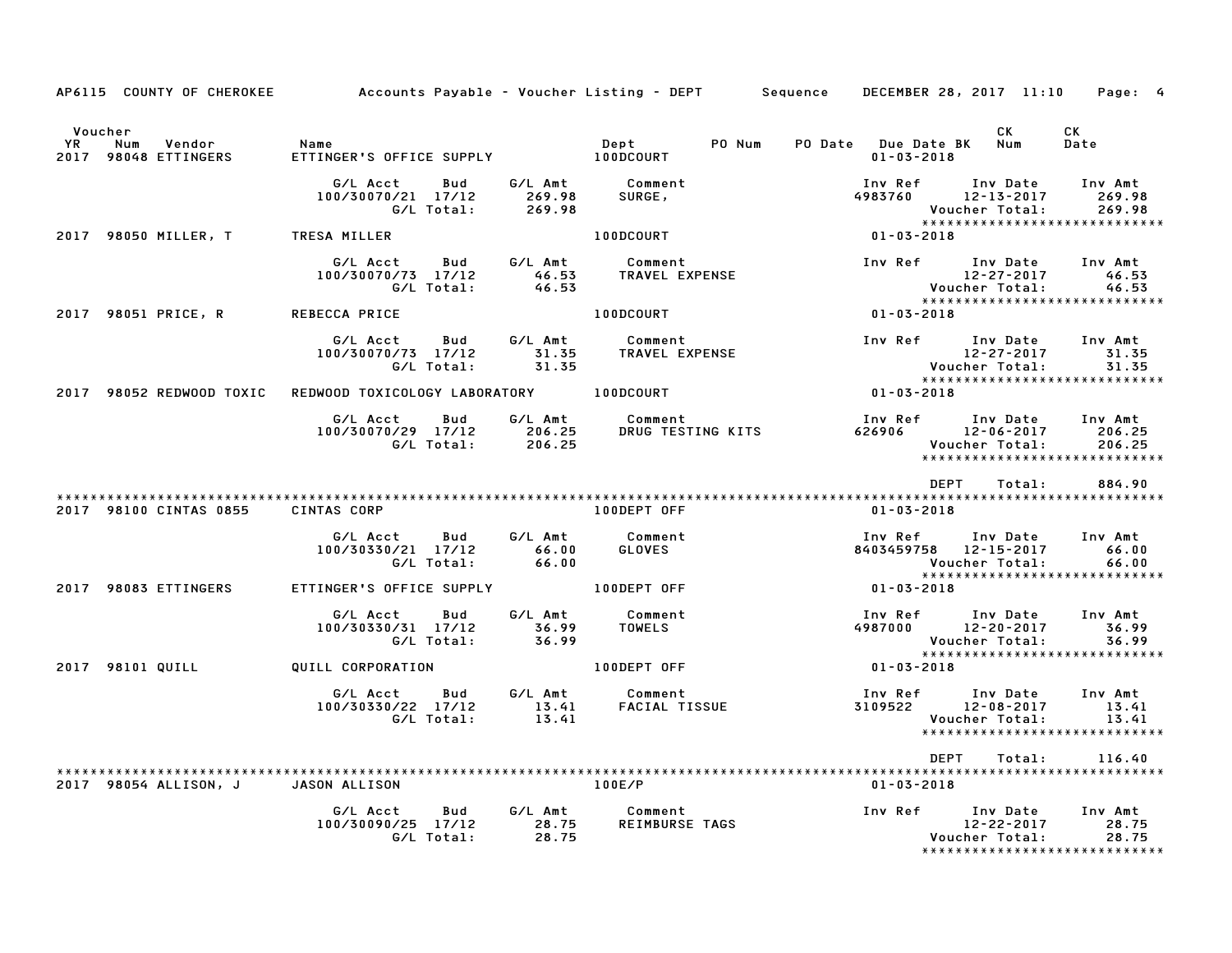|                      |                |                             | AP6115 COUNTY OF CHEROKEE 6 Accounts Payable - Voucher Listing - DEPT 5 Sequence DECEMBER 28, 2017 11:10 Page: 5 |                   |                               |                                                          |                         |                                                                              |                              |                                                                              |
|----------------------|----------------|-----------------------------|------------------------------------------------------------------------------------------------------------------|-------------------|-------------------------------|----------------------------------------------------------|-------------------------|------------------------------------------------------------------------------|------------------------------|------------------------------------------------------------------------------|
| Voucher<br><b>YR</b> | Num            | Vendor<br>2017 98069 WESTAR | Name<br><b>WESTAR ENERGY</b>                                                                                     |                   |                               | Dept<br>100E/P                                           | PO Num                  | PO Date Due Date BK Num<br>$01 - 03 - 2018$                                  | CK                           | CK<br>Date                                                                   |
|                      |                |                             | G/L Acct<br>100/30090/72 17/12                                                                                   | G/L Total:        |                               | Bud G/LAmt Comment                                       |                         | Inv Ref Inv Date                                                             | 12-11-2017<br>Voucher Total: | Inv Amt<br>34.98<br>34.98                                                    |
|                      |                |                             |                                                                                                                  |                   |                               |                                                          |                         | DEPT                                                                         | Total:                       | 63.73                                                                        |
|                      |                | 2017 98097 BERNARD          | BERNARD FOOD INDUSTRIES INC 100JAIL                                                                              |                   |                               |                                                          |                         | $01 - 03 - 2018$                                                             |                              |                                                                              |
|                      |                |                             | G/L Acct<br>100/30140/31 17/12                                                                                   | Bud<br>G/L Total: | 204.00                        | G/L Amt Comment<br>204.00 INMATE MEALS                   |                         | Inv Ref<br>00790754 12-08-2017                                               | Inv Date<br>Voucher Total:   | Inv Amt<br>204.00<br>204.00                                                  |
|                      |                | 2017 98098 BOB BARKER       | <b>BOB BARKER COMPANY INC</b>                                                                                    |                   |                               | 100JAIL                                                  |                         | $01 - 03 - 2018$                                                             |                              |                                                                              |
|                      |                |                             | G/L Acct<br>100/30140/39 17/12                                                                                   | Bud<br>G/L Total: | G⁄L Amt<br>197.72<br>197.72   | Comment<br>TROUSERS                                      |                         | Inv Ref      Inv Date     Inv Amt<br>UT1000442069 12-15-2017 197.72          | Voucher Total:               | 197.72<br>*****************************                                      |
|                      | 2017 98089 CDL |                             | CDL ELECTRIC                                                                                                     |                   |                               | 100JAIL                                                  |                         | $01 - 03 - 2018$                                                             |                              |                                                                              |
|                      |                |                             | G/L Acct<br>100/30140/80 17/12                                                                                   | Bud<br>G/L Total: | G/L Amt<br>3577.95<br>3577.95 | Comment<br>BELT, REGULATOR, LABOR                        |                         | Inv Ref       Inv Date     Inv Amt<br>W71687         12–19–2017      3577.95 | Voucher Total:               | 3577.95                                                                      |
|                      |                | 2017 98090 CITY TELE        | CITY TELE COIN COMPANY INC 100JAIL                                                                               |                   |                               |                                                          |                         | $01 - 03 - 2018$                                                             |                              |                                                                              |
|                      |                |                             | G/L Acct<br>100/30140/37 17/12                                                                                   | Bud<br>G/L Total: | 1500.00<br>1500.00            | G/L Amt Comment<br>Comment<br>CALLING CARDS              |                         | Inv Ref       Inv Date<br>15869             12-06-2017                       | Voucher Total:               | Inv Amt<br>1500.00<br>1500.00                                                |
|                      |                |                             | 2017 98091 DIRECT BENEFIT DIRECT BENEFIT SOLUTIONS 100JAIL                                                       |                   |                               |                                                          |                         | $01 - 03 - 2018$                                                             |                              | *****************************                                                |
|                      |                |                             | G/L Acct Bud<br>100/30140/81 17/12                                                                               | G/L Total:        | G/L Amt<br>1081.49<br>1081.49 | Comment                                                  | INMATE PRESCRIPTIONS    | Inv Ref      Inv Date<br>2016 206 12-21-2017                                 |                              | Inv Amt<br>1081.49<br>Voucher Total: 1081.49<br>**************************** |
|                      |                |                             | 2017 98092 FOUR STATE PRIN FOUR STATE PRINTING                                                                   |                   |                               | 100JAIL                                                  |                         | $01 - 03 - 2018$                                                             |                              |                                                                              |
|                      |                |                             | G/L Acct<br>100/30140/21 17/12                                                                                   | Bud<br>G/L Total: | G/L Amt<br>25.50<br>25.50     | Comment                                                  | CK CO INMATE MAIL - RED | Inv Ref      Inv Date<br>71067            11–30–2017                         | Voucher Total:               | Inv Amt<br>25.50<br>25.50                                                    |
|                      |                | 2017 98093 HENRY KRAFT      | HENRY KRAFT INC                                                                                                  |                   |                               | 100JAIL                                                  |                         | $01 - 03 - 2018$                                                             |                              |                                                                              |
|                      |                |                             | G/L Acct<br>100/30140/40 17/12                                                                                   | Bud               | G/L Amt<br>786.06             | Comment<br>LINERS, BLEACH, T/TISSUE<br>TOWELS, CUPS, MOP |                         | Inv Ref      Inv Date<br>255855                                              | 12-21-2017 786.06            | Inv Amt                                                                      |
|                      |                |                             |                                                                                                                  | G/L Total:        | 786.06                        |                                                          |                         |                                                                              | Voucher Total:               | 786.06<br>******************************                                     |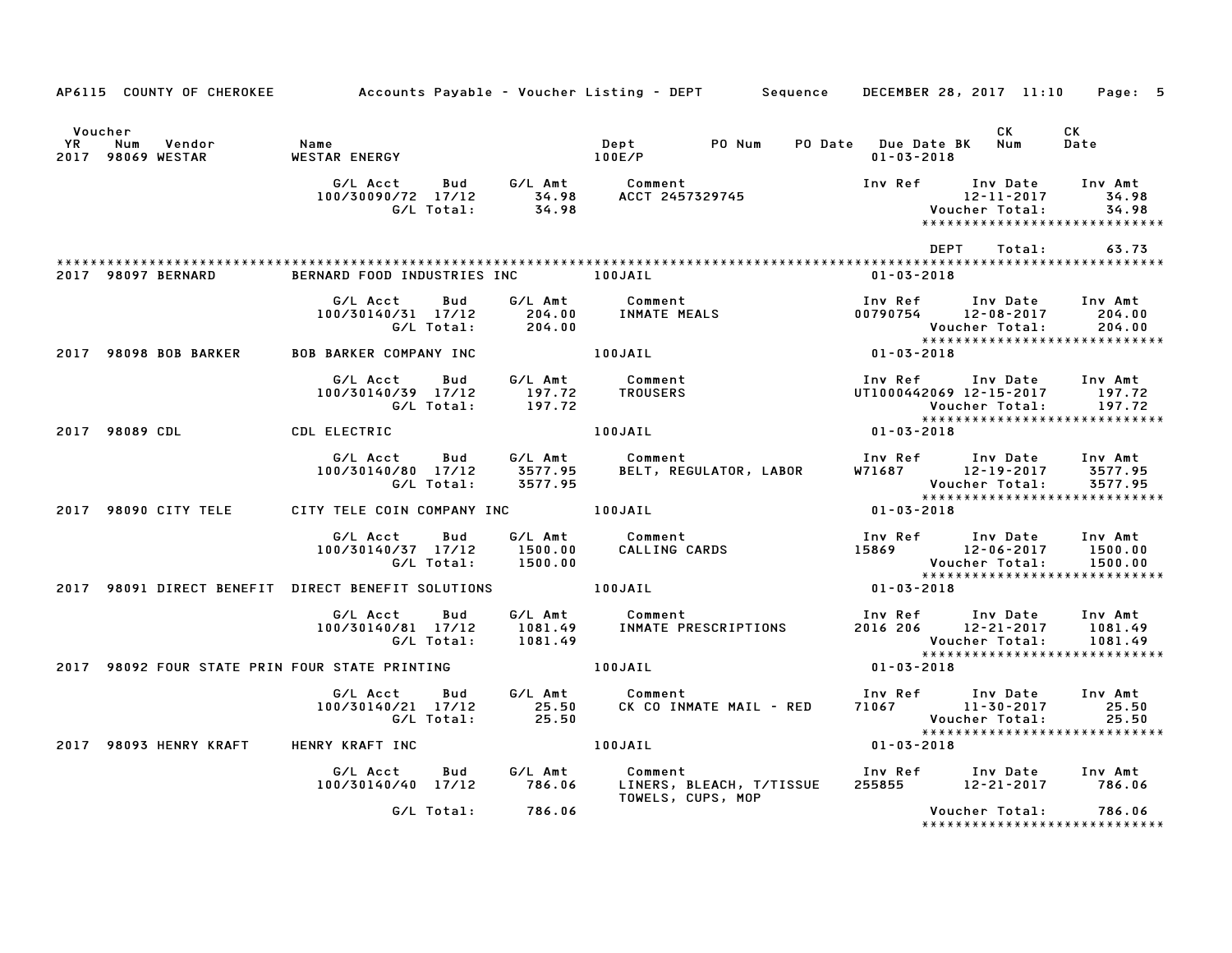| AP6115 COUNTY OF CHEROKEE                                                  |                                                       |                               | Accounts Payable – Voucher Listing – DEPT         Sequence | DECEMBER 28, 2017 11:10                 |                                                | Page: 6                                                        |
|----------------------------------------------------------------------------|-------------------------------------------------------|-------------------------------|------------------------------------------------------------|-----------------------------------------|------------------------------------------------|----------------------------------------------------------------|
| Voucher<br>YR<br>Vendor<br>Num<br>2017                                     | Name<br>98094 MERCY COLUMBUS MERCY CLINIC JOPLIN LLC  |                               | PO Num<br>Dept<br>100JAIL                                  | PO Date Due Date BK<br>$01 - 03 - 2018$ | <b>CK</b><br>Num                               | СK<br>Date                                                     |
|                                                                            | G/L Acct<br>Bud<br>100/30140/81 17/12<br>G/L Total:   | G/L Amt<br>55.70<br>55.70     | Comment<br>INMATE MEDICAL                                  | Inv Ref<br>441985515                    | Inv Date<br>$12 - 08 - 2017$<br>Voucher Total: | Inv Amt<br>55.70<br>55.70                                      |
| 2017 98099 SOUTHERN UNIFOR SOUTHERN UNIFORM & EQUIPMENT 100JAIL            |                                                       |                               |                                                            | $01 - 03 - 2018$                        |                                                | *****************************                                  |
|                                                                            | G/L Acct<br>Bud<br>100/30140/22 17/12                 | G/L Amt<br>297.96             | Comment<br>TROUSERS, JACKET<br>JACKET, TROUSERS            | Inv Ref<br>61651<br>61652               | Inv Date<br>$12 - 21 - 2017$<br>12-21-2017     | Inv Amt<br>182.97<br>114.99                                    |
|                                                                            | G/L Total:                                            | 297.96                        |                                                            |                                         | Voucher Total:                                 | 297.96<br>*****************************                        |
| 2017 98095 TRUE VALUE COL TRUE VALUE COLUMBUS                              |                                                       |                               | 100JAIL                                                    | 01-03-2018                              |                                                |                                                                |
|                                                                            | G/L Acct<br>Bud<br>100/30140/40 17/12<br>G/L Total:   | G/L Amt<br>42.48<br>42.48     | Comment<br>BROOM, SCRUB                                    | Inv Ref<br>A333647                      | Inv Date<br>12-28-2017<br>Voucher Total:       | Inv Amt<br>42.48<br>42.48                                      |
| 2017 98096 TURNKEY                                                         | TURNKEY CORRECTIONS                                   |                               | 100JAIL                                                    | $01 - 03 - 2018$                        |                                                | *****************************                                  |
|                                                                            | G/L Acct<br>Bud<br>100/30140/39 17/12<br>G/L Total:   | G/L Amt<br>1423.47<br>1423.47 | Comment<br>CANTEEN SALES                                   | Inv Ref<br>114620171215 12-15-2017      | Inv Date<br>Voucher Total:                     | Inv Amt<br>1423.47<br>1423.47<br>***************************** |
|                                                                            |                                                       |                               |                                                            | <b>DEPT</b>                             | Total:                                         | 9192.33                                                        |
| 2017 98070 SEK REG JUVENIL SEK REGIONAL JUVENILE DETENTION CTR 100JUVENILE |                                                       |                               |                                                            | 01-03-2018                              |                                                |                                                                |
|                                                                            | G/L Acct<br>Bud<br>100/30170/89 17/12                 | G/L Amt<br>8189.00            | Comment<br>MONTHLY DETENTION FEE<br>$11/1/17 - 11/30/17$   | Inv Ref<br>6269                         | Inv Date<br>11-30-2017                         | Inv Amt<br>8189.00                                             |
|                                                                            | G/L Total:                                            | 8189.00                       |                                                            |                                         | Voucher Total:                                 | 8189.00<br>****************************                        |
| 2017 98073 COLUMBUS NEWS                                                   | COLUMBUS NEWS REPORT                                  |                               | 100REGOFDEED                                               | <b>DEPT</b><br>$01 - 03 - 2018$         | Total:                                         | 8189.00                                                        |
|                                                                            | G/L Acct<br>Bud<br>100/30050/75 17/12                 | G/L Amt<br>132.00             | Comment<br>12 MONTH SUBSCRIPTION<br>REGISTER OF DEEDS      | Inv Ref<br>3172                         | Inv Date<br>12-15-2017                         | Inv Amt<br>132.00                                              |
|                                                                            | G/L Total:                                            | 132.00                        |                                                            |                                         | Voucher Total:                                 | 132.00<br>*****************************                        |
| 2017 98053 OFFICE 0113                                                     | OFFICE DEPOT                                          |                               | 100REGOFDEED                                               | 01-03-2018                              |                                                |                                                                |
|                                                                            | G/L Acct<br>Bud<br>100/30050/21 17/12<br>103/30103/21 | G/L Amt<br>144.95<br>83.98    | Comment<br>INK, PAPER                                      | Inv Ref<br>990089410001 12-18-2017      | Inv Date                                       | Inv Amt<br>228.93                                              |
|                                                                            | G/L Total:                                            | 228.93                        |                                                            |                                         | Voucher Total:                                 | 228.93<br>*************************                            |
|                                                                            |                                                       |                               |                                                            | <b>DEPT</b>                             | Total:                                         | 360.93                                                         |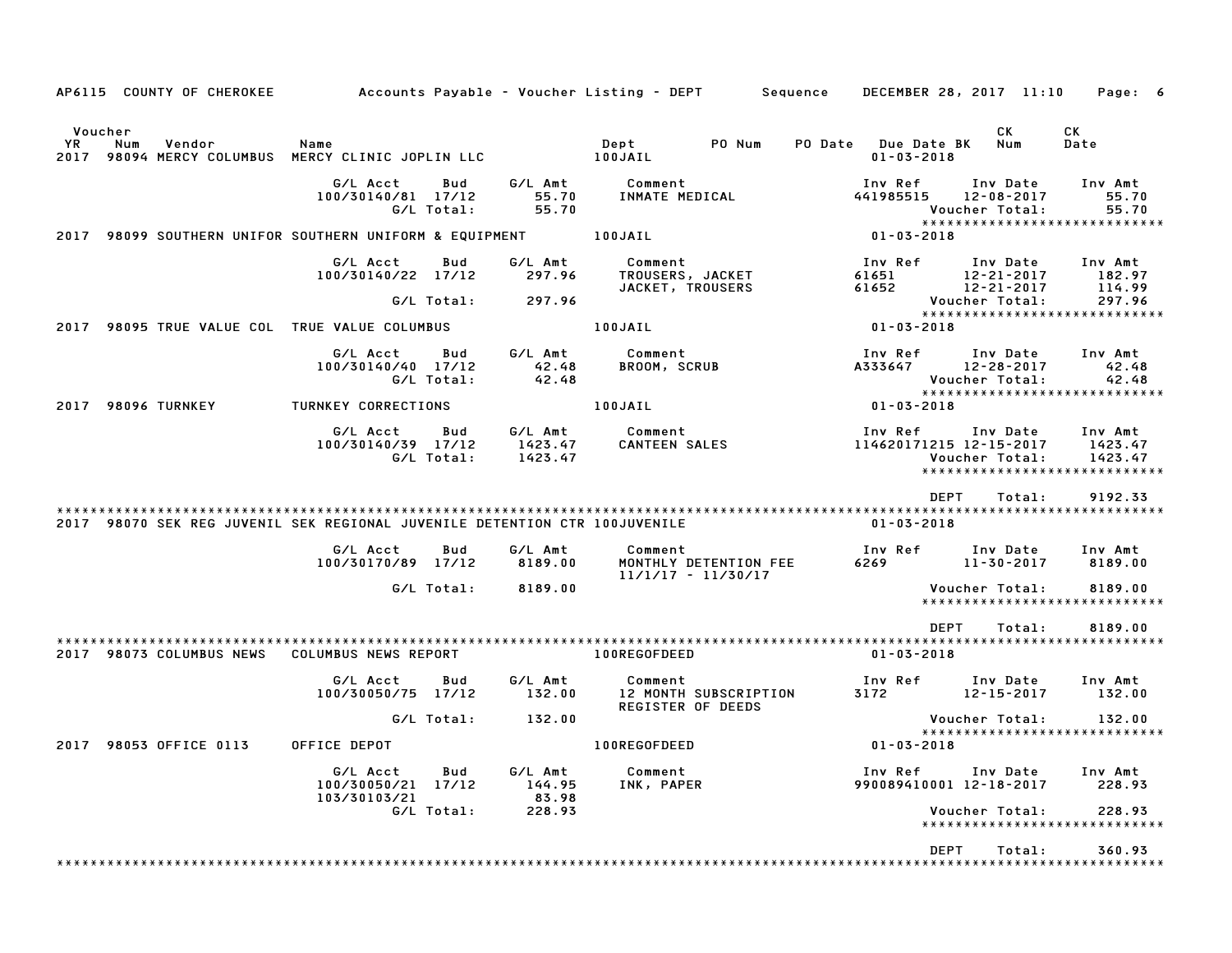| AP6115 COUNTY OF CHEROKEE                                 |                                                              |                             | Accounts Payable – Voucher Listing – DEPT Sequence                                                                                                                                           | DECEMBER 28, 2017 11:10                                                                                                                                                                                                                                                        | Page: 7                                                                                       |
|-----------------------------------------------------------|--------------------------------------------------------------|-----------------------------|----------------------------------------------------------------------------------------------------------------------------------------------------------------------------------------------|--------------------------------------------------------------------------------------------------------------------------------------------------------------------------------------------------------------------------------------------------------------------------------|-----------------------------------------------------------------------------------------------|
| Voucher<br>YR<br>Num<br>Vendor<br>2017 98071 JAY HATFIELD | Name<br>JAY HATFIELD CHEVROLET                               |                             | Dept<br>PO Num<br><b>100SHERIFF</b>                                                                                                                                                          | CK<br>PO Date Due Date BK<br>Num<br>$01 - 03 - 2018$                                                                                                                                                                                                                           | СK<br>Date                                                                                    |
|                                                           | G/L Acct<br>Bud<br>100/30060/25 17/12<br>G/L Total:          | G/L Amt<br>35.56<br>35.56   | Comment<br>PIN                                                                                                                                                                               | Inv Ref<br>Inv Date<br>13805<br>$12 - 19 - 2017$<br>Voucher Total:                                                                                                                                                                                                             | Inv Amt<br>35.56<br>35.56                                                                     |
| 2017 98072 NATALINIS                                      | NATALINI'S AUTOMOTIVE                                        |                             | <b>100SHERIFF</b>                                                                                                                                                                            | ******************************<br>$01 - 03 - 2018$                                                                                                                                                                                                                             |                                                                                               |
|                                                           | G/L Acct<br>Bud<br>100/30060/25 17/12<br>17/12<br>G/L Total: | G/L Amt<br>597.60<br>597.60 | Comment<br>TRSFR CASE FLUID<br>CONNECTOR, THERMOSTAT CREDT 655953<br>0IL<br><b>CURVED HOSE</b><br>CONNECTOR, OIL, PUMP, BELTS 655878<br><b>BATTERY</b><br>OIL FILTER, ROTELLA<br>WIPERBLADES | Inv Ref<br>Inv Date<br>$\begin{array}{cc} 12-19-2017\\ 655953 & 12-19-2017\\ 656105 & 12-20-2017\\ 656055 & 12-20-2017\\ 655878 & 12-18-2017\\ 655462 & 12-13-2017\\ 655463 & 12-13-2017\\ 55543 & 12-13-2017 \end{array}$<br>655462<br>655531<br>12-13-2017<br>Voucher Total: | Inv Amt<br>14.54<br>24.50CR<br>23.94<br>69.13<br>296.96<br>115.72<br>88.83<br>12.98<br>597.60 |
|                                                           |                                                              |                             |                                                                                                                                                                                              | *****************************                                                                                                                                                                                                                                                  |                                                                                               |
|                                                           |                                                              |                             |                                                                                                                                                                                              | <b>DEPT</b><br>Total:                                                                                                                                                                                                                                                          | 633.16                                                                                        |
| 2017 98056 USD 493                                        | <b>USD #493</b>                                              |                             | 100493                                                                                                                                                                                       | $01 - 03 - 2018$                                                                                                                                                                                                                                                               |                                                                                               |
|                                                           | G/L Acct<br>Bud<br>100/30340/01 18/01                        | G/L Amt<br>50000.00         | Comment<br>2017 KAMO PILOT PAYMENT<br>4 OF 4 ANNUAL PAYMENTS                                                                                                                                 | Inv Ref<br>Inv Date<br>$12 - 27 - 2017$                                                                                                                                                                                                                                        | Inv Amt<br>50000.00                                                                           |
|                                                           | G/L Total:                                                   | 50000.00                    |                                                                                                                                                                                              | Voucher Total:<br>******************************                                                                                                                                                                                                                               | 50000.00                                                                                      |
|                                                           |                                                              |                             |                                                                                                                                                                                              | DEPT<br>Total:                                                                                                                                                                                                                                                                 | 50000.00                                                                                      |
| 2017 98074 CORPORATE                                      | <b>CORPORATE BUSINESS SYSTEMS</b>                            |                             | 103                                                                                                                                                                                          | $01 - 03 - 2018$                                                                                                                                                                                                                                                               |                                                                                               |
|                                                           | G/L Acct<br>Bud<br>103/30103/83 17/12<br>G/L Total:          | 5.76<br>5.76                | G/L Amt Comment<br>CONTRACT CHARGES                                                                                                                                                          | Inv Ref<br>Inv Date<br>1640358<br>$12 - 12 - 2017$<br>Voucher Total:<br>*****************************                                                                                                                                                                          | Inv Amt<br>5.76<br>5.76                                                                       |
|                                                           |                                                              |                             |                                                                                                                                                                                              | <b>DEPT</b><br>Total:                                                                                                                                                                                                                                                          | 5.76                                                                                          |
| 2017 98023 APPLE                                          | APPLEMARKET                                                  |                             | 110HWY                                                                                                                                                                                       | $01 - 03 - 2018$                                                                                                                                                                                                                                                               |                                                                                               |
|                                                           | G/L Acct<br>Bud<br>110/30110/42 17/12<br>G/L Total:          | G/L Amt<br>13.92<br>13.92   | Comment<br>SUGAR, CREAMER, COFFEE<br><b>SPOONS</b>                                                                                                                                           | Inv Ref<br>Inv Date<br>2654540<br>$12 - 13 - 2017$<br>2196210<br>$12 - 18 - 2017$<br>Voucher Total:                                                                                                                                                                            | Inv Amt<br>12.16<br>1.76<br>13.92                                                             |
| 2017 98020 BLEVINS                                        | BLEVINS ASPHALT CONSTRUCTION CO INC 110HWY                   |                             |                                                                                                                                                                                              | *****************************<br>$01 - 03 - 2018$                                                                                                                                                                                                                              |                                                                                               |
|                                                           | G/L Acct<br>Bud<br>110/30110/34 17/12                        | G/L Amt<br>146.25           | Comment<br>COLD MIX                                                                                                                                                                          | Inv Ref<br>Inv Date<br>$12 - 11 - 2017$<br>1689                                                                                                                                                                                                                                | Inv Amt<br>71.44                                                                              |
|                                                           | G/L Total:                                                   | 146.25                      |                                                                                                                                                                                              | 1700<br>12-15-2017<br>Voucher Total:<br>*****************************                                                                                                                                                                                                          | 74.81<br>146.25                                                                               |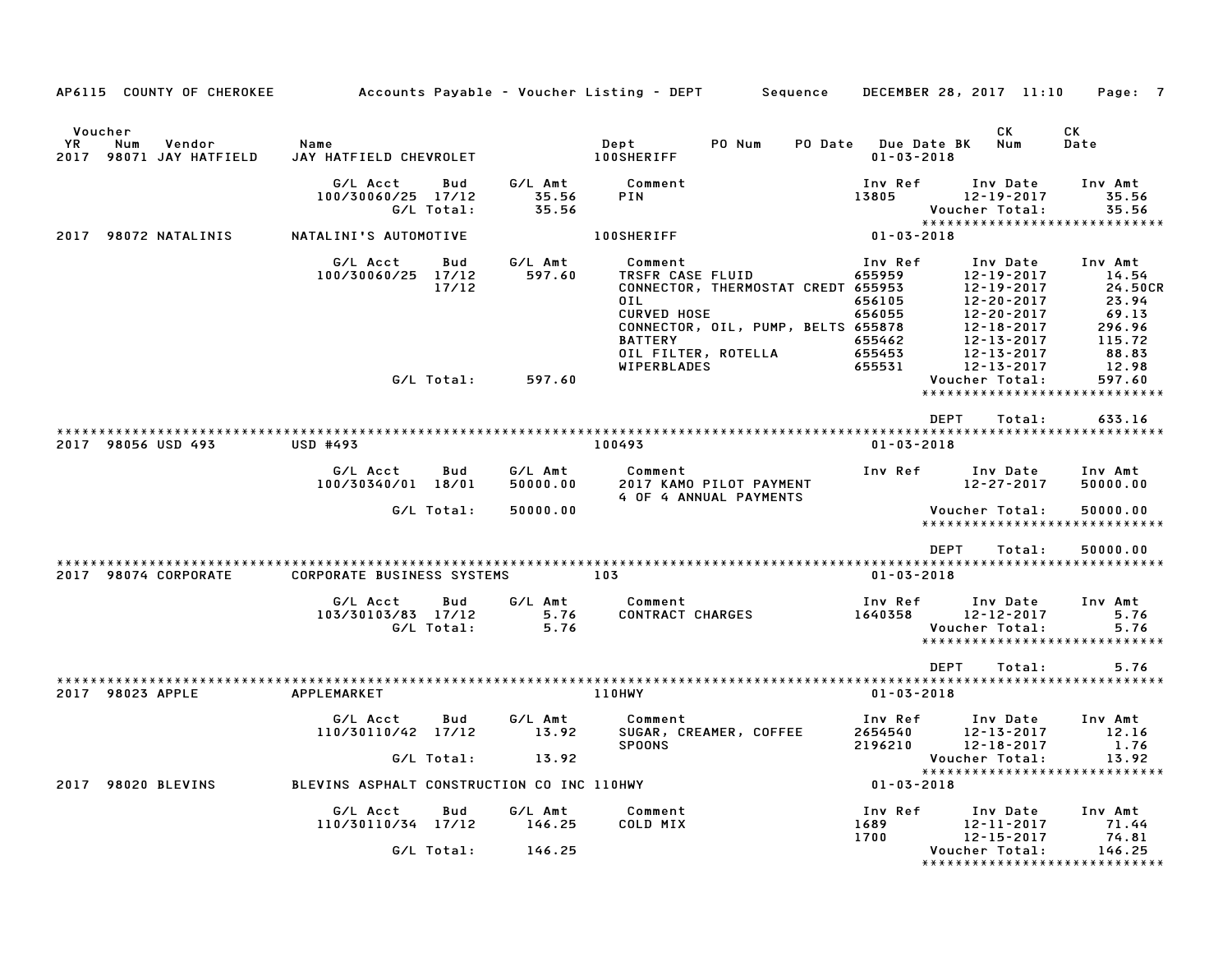|         |                                                 |                                                                                                   |                              | AP6115 COUNTY OF CHEROKEE Accounts Payable - Voucher Listing - DEPT Sequence DECEMBER 28, 2017 11:10 Page: 8                                                                                                                               |                                                                                                                                                                                                                                                                                   |                |            |
|---------|-------------------------------------------------|---------------------------------------------------------------------------------------------------|------------------------------|--------------------------------------------------------------------------------------------------------------------------------------------------------------------------------------------------------------------------------------------|-----------------------------------------------------------------------------------------------------------------------------------------------------------------------------------------------------------------------------------------------------------------------------------|----------------|------------|
| Voucher |                                                 |                                                                                                   |                              |                                                                                                                                                                                                                                            | PO Date Due Date BK Num<br>$01 - 03 - 2018$                                                                                                                                                                                                                                       | CK .           | CK<br>Date |
|         |                                                 |                                                                                                   |                              | G/L Acct Bud G/L Amt Comment Inv Ref Inv Date Inv Amt<br>110/30110/42 17/12 133.44 MAT, AIR FRESH, SOAP 21250987 12–18–2017 133.44<br>133.44 Voucher Total: 133.44                                                                         |                                                                                                                                                                                                                                                                                   |                | 133.44     |
|         | 2017 98027 CONMAT CONMAT                        |                                                                                                   |                              | 110HWY                                                                                                                                                                                                                                     | Voucher Total: 133.44<br>********************************<br>01-03-2018                                                                                                                                                                                                           |                |            |
|         |                                                 |                                                                                                   |                              | 4/1 Acct Bud G/L Amt Comment Inv Ref Inv Date Inv Amt<br>110/30110/79 17/12 1959.72 SIGN POST 2121 12-01-2017 1959.72<br>4/599.72 C/L Total: 1959.72<br>2017 98019 EMPIRE EMPIRE DISTRICT ELECTRIC COMPANY 110HWY<br>2017 98019 EMPIRE EMP |                                                                                                                                                                                                                                                                                   |                |            |
|         |                                                 |                                                                                                   |                              |                                                                                                                                                                                                                                            |                                                                                                                                                                                                                                                                                   |                |            |
|         |                                                 | G/L Acct  Bud  G/L Amt  Comment<br>110/30110/72  17/12  1052.56  ELECTRIC                         |                              |                                                                                                                                                                                                                                            |                                                                                                                                                                                                                                                                                   |                |            |
|         |                                                 |                                                                                                   | G/L Total: 1052.56           |                                                                                                                                                                                                                                            |                                                                                                                                                                                                                                                                                   |                |            |
|         | 2017 98016 FABICK                               | JOHN FABICK TRACTOR CO AND 110HWY                                                                 |                              |                                                                                                                                                                                                                                            |                                                                                                                                                                                                                                                                                   |                |            |
|         |                                                 | G/L Acct Bud G/L Amt Comment<br>110/30110/79 17/12 7155.26 PARTS                                  |                              | CREDIT                                                                                                                                                                                                                                     | Inv Ref      Inv Date     Inv Amt<br>1100330345<br>PIJ00330627 12-13-2017 114.47<br>PIJ00330626 12-13-2017 114.47<br>PIJ00330626 12-13-2017 7.74<br>PIJ00330700 12-14-2017 133.38CR<br>PIJ00330699 12-14-2017 133.38CR<br>PIJ00330521 12-12-2017 1823.08<br>PIJ00330522 12-12-201 |                |            |
|         |                                                 |                                                                                                   | G/L Total:        7155.26    | ۲1300330829<br>PIJ00330829<br>Vouc<br>01-03-2018                                                                                                                                                                                           |                                                                                                                                                                                                                                                                                   | Voucher Total: | 7155.26    |
|         | 2017 98015 FASTENAL                             | FASTENAL COMPANY THE RESERVE THE RESERVE TO A LIGHWY                                              |                              |                                                                                                                                                                                                                                            |                                                                                                                                                                                                                                                                                   |                |            |
|         |                                                 |                                                                                                   |                              |                                                                                                                                                                                                                                            |                                                                                                                                                                                                                                                                                   |                |            |
|         |                                                 | $110/30110/72$ $17/12$ $107.25$                                                                   |                              | G/L Acct        Bud            G/L Amt              Comment<br>110/30110/72    17/12            107.25         PARTS                                                                                                                       | Inv Ref Inv Date Inv Amt<br>XSPIT69984 12-07-2017 6.84<br>KSPIT70067 12-14-2017 100.41                                                                                                                                                                                            |                |            |
|         |                                                 | G/L Total:                                                                                        | 107.25                       |                                                                                                                                                                                                                                            |                                                                                                                                                                                                                                                                                   | Voucher Total: | 107.25     |
|         |                                                 |                                                                                                   |                              | 2017 98018 FROST OIL 6 FROST OIL COMPANY AND THE ROST OF THE RESERVE THE RESERVE OF THE RESERVE OF THE RESERVE                                                                                                                             |                                                                                                                                                                                                                                                                                   |                |            |
|         |                                                 |                                                                                                   | G/L Acct Bud G/L Amt Comment |                                                                                                                                                                                                                                            | Inv Ref Inv Date Inv Amt                                                                                                                                                                                                                                                          |                |            |
|         | 2017 98029 K-7 SALES K-7 SALES & SERVICE 110HWY |                                                                                                   |                              |                                                                                                                                                                                                                                            | $01 - 03 - 2018$                                                                                                                                                                                                                                                                  |                |            |
|         |                                                 | G/L Acct  Bud  G/L Amt  Comment<br>110/30110/79  17/12  50.00  FUEL TANK CAF<br>G/L Total:  50.00 |                              |                                                                                                                                                                                                                                            |                                                                                                                                                                                                                                                                                   | Voucher Total: | 50.00      |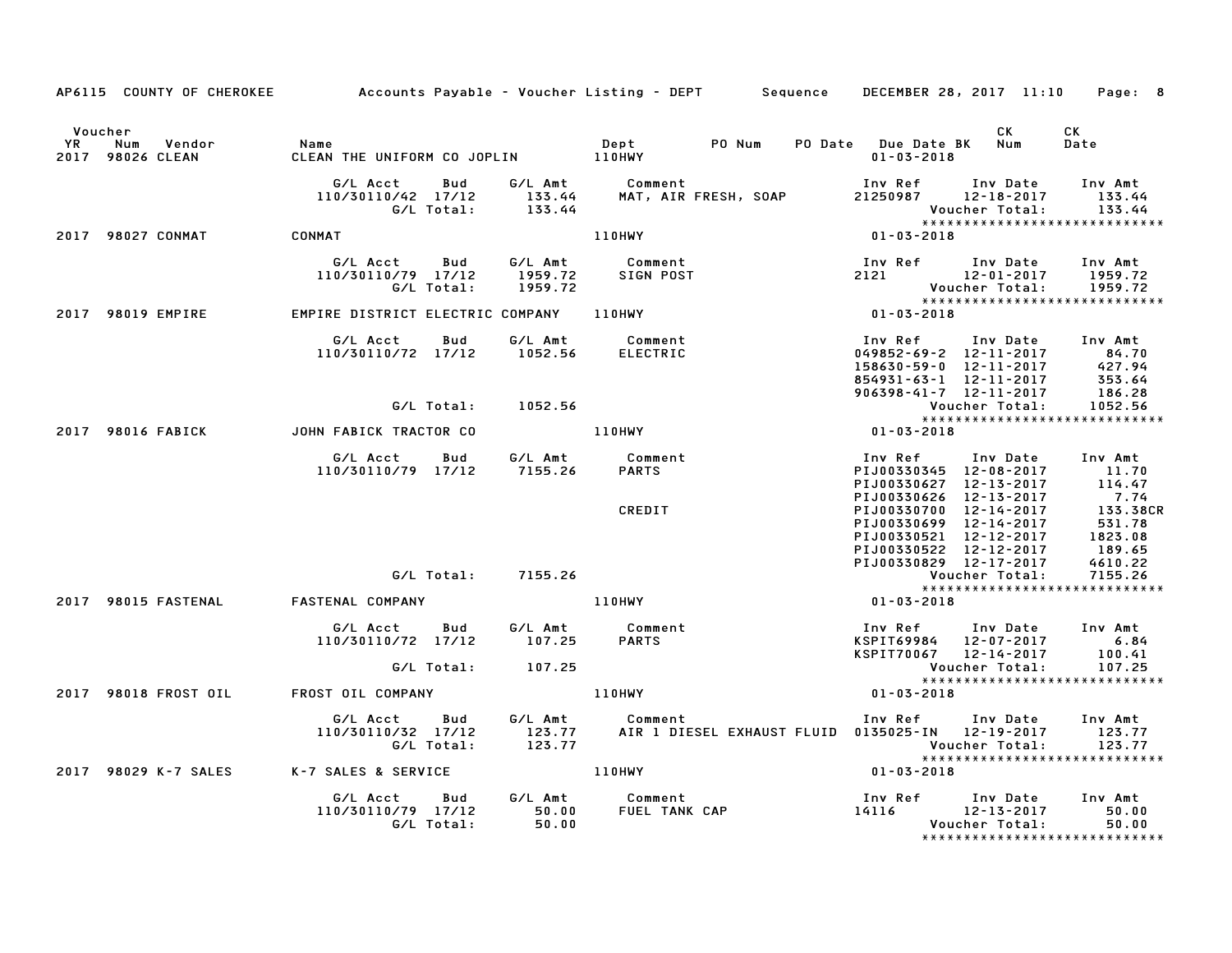|      | AP6115 COUNTY OF CHEROKEE                     | Accounts Payable – Voucher Listing – DEPT         Sequence |                   |                             |                                                                                                       |        |         | DECEMBER 28, 2017 11:10                                                                                               |                                                                                                                                                                                                              | Page: 9                                                                                                                |
|------|-----------------------------------------------|------------------------------------------------------------|-------------------|-----------------------------|-------------------------------------------------------------------------------------------------------|--------|---------|-----------------------------------------------------------------------------------------------------------------------|--------------------------------------------------------------------------------------------------------------------------------------------------------------------------------------------------------------|------------------------------------------------------------------------------------------------------------------------|
| YR   | Voucher<br>Num<br>Vendor<br>2017 98014 KS GAS | Name<br>KANSAS GAS SERVICE                                 |                   |                             | Dept<br>110HWY                                                                                        | PO Num | PO Date | <b>Due Date BK</b><br>$01 - 03 - 2018$                                                                                | CK<br>Num                                                                                                                                                                                                    | СK<br>Date                                                                                                             |
|      |                                               | G/L Acct<br>110/30110/72 17/12                             | Bud               | G/L Amt<br>512.38           | Comment<br>GAS SERVICE<br>510738202155527000                                                          |        |         | Inv Ref                                                                                                               | Inv Date<br>$12 - 19 - 2017$                                                                                                                                                                                 | Inv Amt<br>138.17                                                                                                      |
|      |                                               |                                                            | G/L Total:        | 512.38                      | 510148149119141118                                                                                    |        |         |                                                                                                                       | 12-12-2017<br>Voucher Total:                                                                                                                                                                                 | 374.21<br>512.38                                                                                                       |
|      | 2017 98024 MFA OIL                            | MFA OIL - NEOSHO 1055                                      |                   |                             | 110HWY                                                                                                |        |         | $01 - 03 - 2018$                                                                                                      |                                                                                                                                                                                                              | *****************************                                                                                          |
|      |                                               | G/L Acct<br>110/30110/31 17/12                             | Bud               | G/L Amt<br>8227.83          | Comment<br><b>DIESEL</b>                                                                              |        |         | Inv Ref<br>199086<br>170696<br>170699<br>169360<br>170702<br>170878<br>170879<br>170881<br>189975<br>191103<br>191104 | Inv Date<br>$11 - 14 - 2017$<br>$10 - 20 - 2017$<br>$10 - 20 - 2017$<br>10-19-2017<br>$10 - 20 - 2017$<br>$10 - 20 - 2017$<br>$10 - 20 - 2017$<br>$10 - 20 - 2017$<br>11-07-2017<br>11-07-2017<br>11-07-2017 | Inv Amt<br>640.60<br>542.92<br>502.01<br>1209.56<br>527.97<br>577.44<br>830.73<br>779.24<br>1241.72<br>47.79<br>586.71 |
|      |                                               |                                                            | G/L Total:        | 8227.83                     |                                                                                                       |        |         | 191105                                                                                                                | $11 - 07 - 2017$<br>Voucher Total:                                                                                                                                                                           | 741.14<br>8227.83                                                                                                      |
|      | 2017 98025 MFA OIL                            | MFA OIL - NEOSHO 1055                                      |                   |                             | 110HWY                                                                                                |        |         | $01 - 03 - 2018$                                                                                                      |                                                                                                                                                                                                              | *****************************                                                                                          |
|      |                                               | G/L Acct<br>110/30110/31 17/12                             | Bud               | G/L Amt<br>9657.53          | Comment<br><b>DIESEL</b>                                                                              |        |         | Inv Ref<br>191107<br>204401<br>204403<br>204404<br>216403<br>219404<br>223429<br>223692<br>223443<br>223442           | Inv Date<br>11-07-2017<br>$11 - 16 - 2017$<br>11-16-2017<br>$11 - 16 - 2017$<br>11-28-2017<br>11-29-2017<br>12-01-2017<br>$12 - 01 - 2017$<br>$12 - 01 - 2017$<br>12-01-2017                                 | Inv Amt<br>896.70<br>1329.47<br>580.85<br>581.70<br>527.02<br>1052.99<br>593.79<br>1025.84<br>1461.64<br>633.59        |
|      |                                               |                                                            | G/L Total:        | 9657.53                     |                                                                                                       |        |         | 223437                                                                                                                | $12 - 01 - 2017$<br>Voucher Total:                                                                                                                                                                           | 973.94<br>9657.53                                                                                                      |
|      | 2017 98021 MHC                                | MHC                                                        |                   |                             | 110HWY                                                                                                |        |         | $01 - 03 - 2018$                                                                                                      |                                                                                                                                                                                                              | *****************************                                                                                          |
|      |                                               | G/L Acct<br>110/30110/79 17/12                             | Bud<br>G/L Total: | G/L Amt<br>210.76<br>210.76 | Comment<br><b>FILTER</b>                                                                              |        |         | Inv Ref<br>285600790126 12-19-2017                                                                                    | Inv Date<br>Voucher Total:                                                                                                                                                                                   | Inv Amt<br>210.76<br>210.76                                                                                            |
| 2017 | 98022 NATALINIS                               | NATALINI'S AUTOMOTIVE                                      |                   |                             | 110HWY                                                                                                |        |         | $01 - 03 - 2018$                                                                                                      |                                                                                                                                                                                                              | ******************************                                                                                         |
|      |                                               | G/L Acct<br>110/30110/79 17/12                             | Bud               | G/L Amt<br>208.99           | Comment<br>ADAPTER, COUPLER<br><b>PART</b><br>HOSE, ORING<br>0-RINGS<br>FITTING<br>COUPLER<br>0-RINGS |        |         | Inv Ref<br>655371<br>655369<br>655554<br>655598<br>655666<br>655499<br>655496                                         | Inv Date<br>12-12-2017<br>12-12-2017<br>$12 - 14 - 2017$<br>12-14-2017<br>12-15-2017<br>$12 - 13 - 2017$<br>12-13-2017                                                                                       | Inv Amt<br>20.78<br>12.98<br>128.39<br>.44<br>3.29<br>13.47<br>.39                                                     |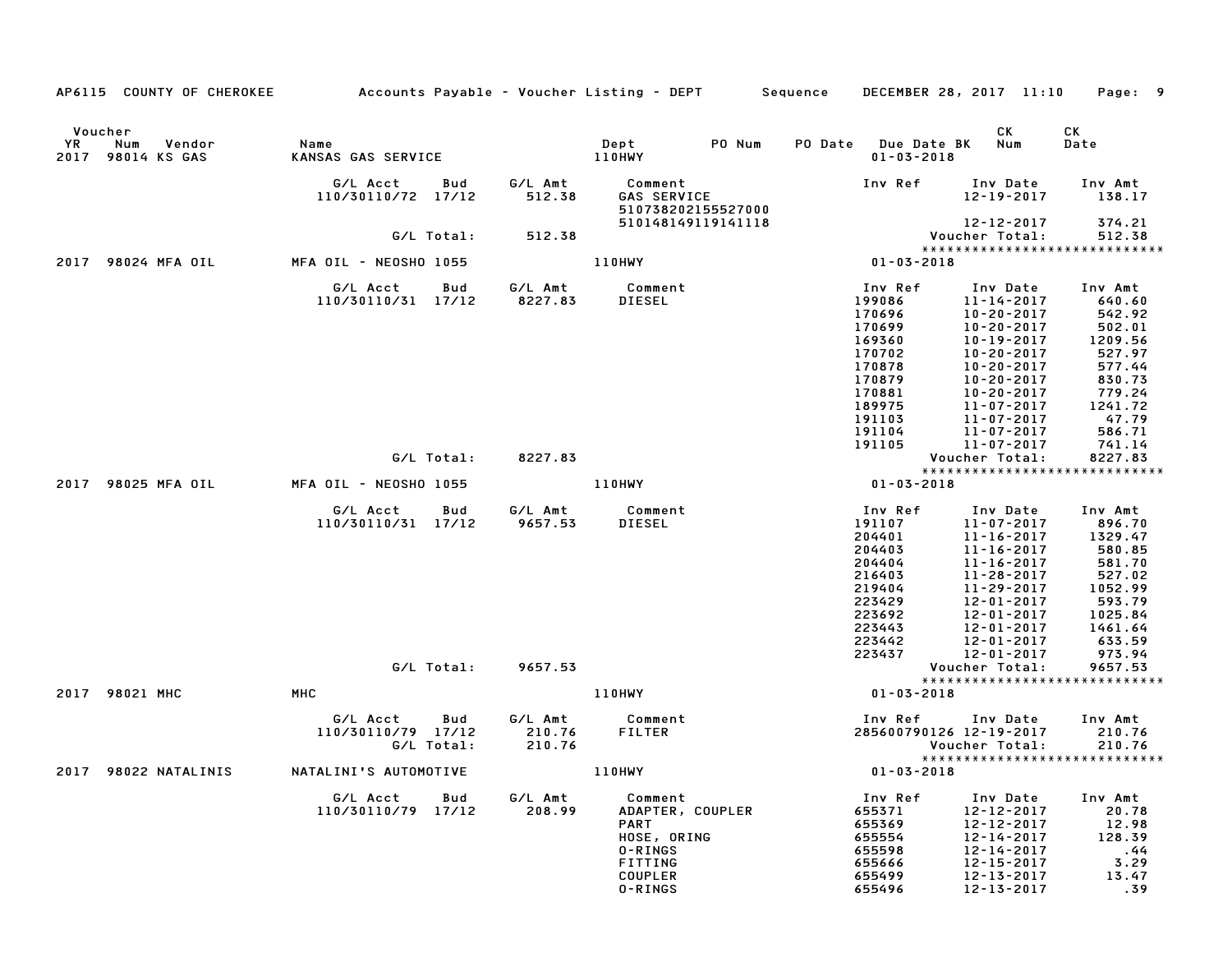|               |     | AP6115 COUNTY OF CHEROKEE | Accounts Payable – Voucher Listing – DEPT      Sequence    DECEMBER 28, 2017 11:10    Page: 10 |                   |                           |                                                                      |                                                              |                                      |                                                                                                                 |                                                       |
|---------------|-----|---------------------------|------------------------------------------------------------------------------------------------|-------------------|---------------------------|----------------------------------------------------------------------|--------------------------------------------------------------|--------------------------------------|-----------------------------------------------------------------------------------------------------------------|-------------------------------------------------------|
| Voucher<br>YR | Num | Vendor                    | Name                                                                                           | G/L Total:        | 208.99                    | Dept<br>FITTING<br>LUBE<br>OIL FILTER                                | PO Num<br>GREASE FITTING                                     | 655833<br>655955<br>655946<br>656013 | CK L<br>PO Date Due Date BK Num<br>12-18-2017<br>$12 - 19 - 2017$<br>12-19-2017<br>12-19-2017<br>Voucher Total: | CK<br>Date<br>12.26<br>7.99<br>5.51<br>3.49<br>208.99 |
|               |     | 2017 98017 POWERPLAN      | POWERPLAN                                                                                      |                   |                           | 110HWY                                                               |                                                              | $01 - 03 - 2018$                     | *****************************                                                                                   |                                                       |
|               |     |                           | G/L Acct Bud<br>110/30110/79 17/12                                                             | G/L Total:        | 84.84<br>84.84            | G/L Amt Comment<br><b>PART</b>                                       |                                                              | Inv Ref                              | Inv Date Inv Amt<br>860942 12-12-2017<br>863991 12-18-2017<br>12-12-2017                                        | 45.06<br>39.78                                        |
|               |     | 2017 98032 PURCELL        | PURCELL TIRE & RUBBER COMPANY 110HWY                                                           |                   |                           |                                                                      |                                                              | $01 - 03 - 2018$                     | Voucher Total: 84.84<br>****************************                                                            |                                                       |
|               |     |                           | G/L Acct<br>110/30110/33 17/12                                                                 | Bud<br>G/L Total: | 1879.25<br>1879.25        | G/L Amt Comment<br><b>TIRES</b>                                      |                                                              | Inv Ref                              | Inv Date Inv Amt<br>2621334 12-15-2017<br>2621331 12-14-2017<br>Voucher Total:                                  | 560.00<br>1319.25<br>1879.25                          |
|               |     |                           | 2017 98034 SAFETY             SAFETY FIRST SUPPLY CO LLC             110HWY                    |                   |                           |                                                                      |                                                              | $01 - 03 - 2018$                     | *****************************                                                                                   |                                                       |
|               |     |                           | G/L Acct<br>110/30110/42 17/12                                                                 | Bud<br>G/L Total: | G/L Amt<br>85.20<br>85.20 | Comment                                                              | TRASH CAN LINERS, TOWELS                                     | Inv Ref                              | Inv Date<br>17-122364 12-13-2017<br>Voucher Total: 85.20<br>****************************                        | Inv Amt<br>85.20                                      |
|               |     |                           | 2017 98036 TRUE VALUE COL TRUE VALUE COLUMBUS                                                  |                   |                           | <b>110HWY</b>                                                        |                                                              | $01 - 03 - 2018$                     |                                                                                                                 |                                                       |
|               |     |                           | G/L Acct<br>110/30110/79 17/12                                                                 | Bud<br>G/L Total: | 6.25<br>6.25              | G/L Amt Comment<br><b>PART</b>                                       |                                                              |                                      | Inv Ref Inv Date<br>A332463 12-12-2017<br>Voucher Total:                                                        | Inv Amt<br>6.25<br>6.25                               |
|               |     |                           | 2017 98028 CRAWFORD HEALTH CRAWFORD COUNTY HEALTH DEPT 140HEALTH                               |                   |                           |                                                                      |                                                              | 01-03-2018                           | DEPT<br>Total:                                                                                                  | 31615.20                                              |
|               |     |                           | G/L Acct<br>140/30140/82 17/12 407.69                                                          | <b>Bud</b>        | G/L Amt                   |                                                                      | Comment<br>WIC PROGRAM<br>WIC PRUGKAM<br>CONTRACTED SERVICES |                                      | Inv Ref Inv Date Inv Amt<br>12-07-2017                                                                          | 407.69                                                |
|               |     |                           |                                                                                                |                   | G/L Total: 407.69         |                                                                      |                                                              |                                      | Voucher Total:<br>*****************************                                                                 | 407.69                                                |
|               |     | 2017 98030 EMPIRE         | EMPIRE DISTRICT ELECTRIC COMPANY 140HEALTH                                                     |                   |                           |                                                                      |                                                              | $01 - 03 - 2018$                     |                                                                                                                 |                                                       |
|               |     |                           | G/L Acct Bud G/L Amt                                                                           |                   |                           | Comment<br>140/30140/72 17/12 522.86 HEALTH DEPT<br>ACCT 616527-32-1 |                                                              |                                      | Inv Ref Inv Date Inv Amt<br>12-15-2017                                                                          | 522.86                                                |
|               |     |                           |                                                                                                |                   | G/L Total: 522.86         |                                                                      |                                                              |                                      | 12-15-2017<br>: Voucher Total<br>***************<br>*****************************                               | 522.86                                                |
|               |     | 2017 98031 HOLLAND ALIG   | HOLLAND ALIGNMENT                                                                              |                   |                           | 140HEALTH                                                            |                                                              | $01 - 03 - 2018$                     |                                                                                                                 |                                                       |
|               |     |                           | G/L Acct<br>140/30140/25 17/12                                                                 |                   | Bud G/L Amt<br>124.91     | WIC PROGRAM                                                          | <b>Comment</b> Comment                                       |                                      | Inv Ref Inv Date Inv Amt                                                                                        |                                                       |
|               |     |                           |                                                                                                | G/L Total:        | 124.91                    |                                                                      | ALIGNMENT, LABOR/PARTS                                       |                                      | 184312 12-15-2017<br>Voucher Total:<br>*****************************                                            | 124.91<br>124.91                                      |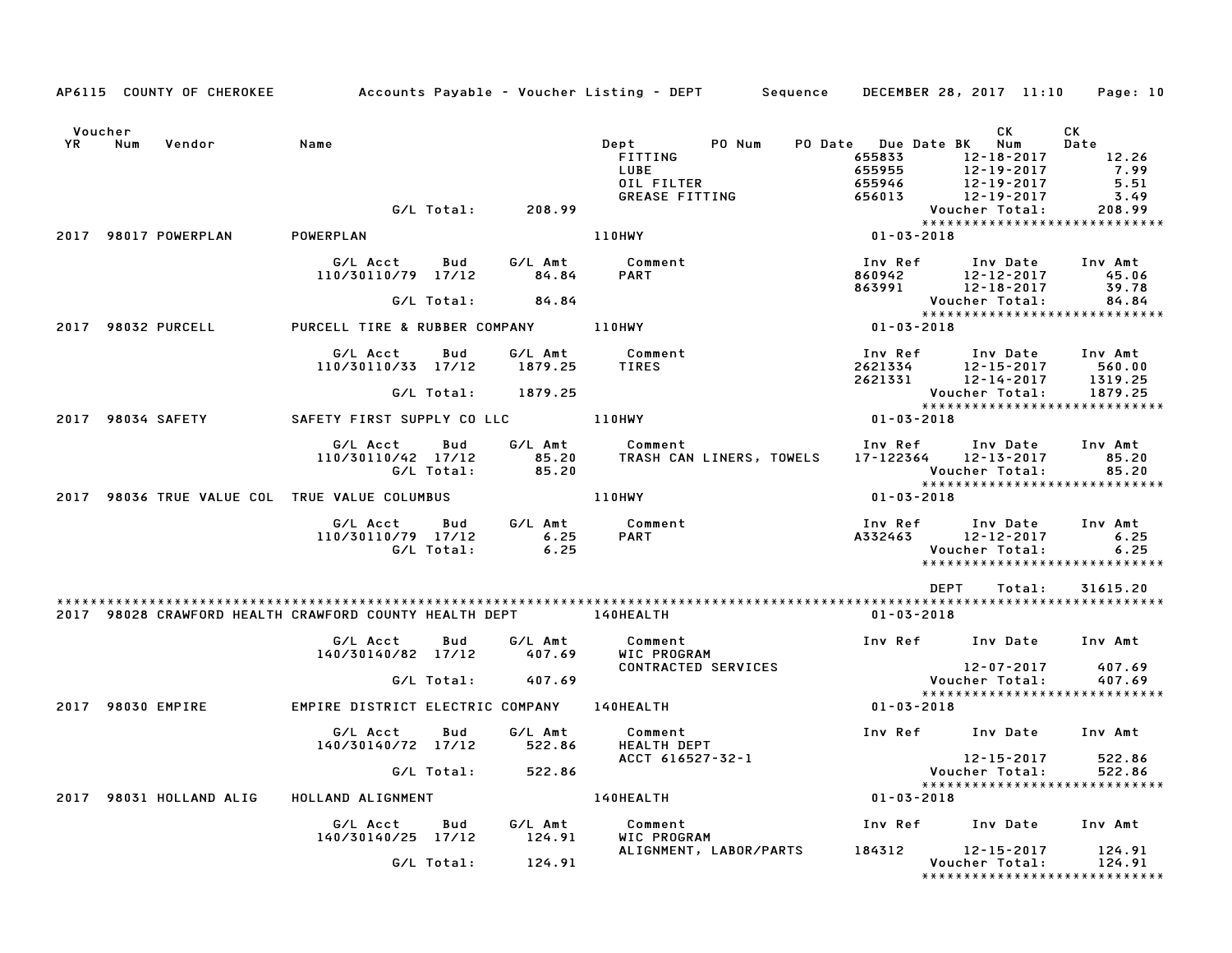|                      | AP6115 COUNTY OF CHEROKEE |                                                                  |            |                   | Accounts Payable – Voucher Listing – DEPT        Sequence | DECEMBER 28, 2017 11:10                 |                              | Page: 11                                  |
|----------------------|---------------------------|------------------------------------------------------------------|------------|-------------------|-----------------------------------------------------------|-----------------------------------------|------------------------------|-------------------------------------------|
|                      |                           |                                                                  |            |                   |                                                           |                                         |                              |                                           |
| Voucher<br><b>YR</b> | Num<br>Vendor             | Name<br>2017 98033 MCCARTYS OFFICE MCCARTY'S OFFICE MACHINES INC |            |                   | Dept<br>PO Num<br>140HEALTH                               | PO Date Due Date BK<br>$01 - 03 - 2018$ | <b>CK</b><br>Num             | CK<br>Date                                |
|                      |                           | G/L Acct<br>140/30140/21 17/12                                   | Bud        | G/L Amt<br>37.72  | Comment<br><b>HEALTH DEPT</b>                             | Inv Ref                                 | Inv Date                     | Inv Amt                                   |
|                      |                           |                                                                  | G/L Total: | 37.72             | <b>WASTE TONER</b>                                        | P3104300                                | 12-14-2017<br>Voucher Total: | 37.72<br>37.72                            |
|                      | 2017 98035 MIKE CARPINO   | MIKE CARPINO FORD MERCURY INC                                    |            |                   | 140HEALTH                                                 | 01-03-2018                              |                              | ******************************            |
|                      |                           | G/L Acct<br>140/30140/25 17/12                                   | Bud        | G/L Amt<br>214.94 | Comment<br>WIC                                            | Inv Ref                                 | Inv Date                     | Inv Amt                                   |
|                      |                           |                                                                  | G/L Total: | 214.94            | LABOR/HEAT FOR VAN                                        | 50712                                   | 12-18-2017<br>Voucher Total: | 214.94<br>214.94                          |
|                      | 2017 98037 PLAK           | PLAK SMACKER                                                     |            |                   | 140HEALTH                                                 | 01-03-2018                              |                              | ******************************            |
|                      |                           | G/L Acct<br>140/30140/21 17/12                                   | Bud        | G/L Amt<br>43.97  | Comment<br><b>HEALTH DEPT</b>                             | Inv Ref                                 | Inv Date                     | Inv Amt                                   |
|                      |                           |                                                                  | G/L Total: | 43.97             | INFANT TOOTHBRUSHES                                       | CD60253218 12-11-2017                   | Voucher Total:               | 43.97<br>43.97                            |
|                      | 2017 98038 QUALITY PEST   | QUALITY PEST CONTROL INC                                         |            |                   | 140HEALTH                                                 | 01-03-2018                              |                              | *****************************             |
|                      |                           |                                                                  |            |                   |                                                           |                                         |                              |                                           |
|                      |                           | G/L Acct<br>140/30140/76 17/12                                   | Bud        | G/L Amt<br>50.00  | Comment<br><b>HEALTH DEPT</b>                             | Inv Ref Inv Date                        |                              | Inv Amt                                   |
|                      |                           |                                                                  | G/L Total: | 50.00             | MONTHLY SPRAY                                             |                                         | 12-20-2017<br>Voucher Total: | 50.00<br>50.00                            |
|                      |                           |                                                                  |            |                   |                                                           |                                         |                              | *****************************             |
|                      | 2017 98039 VERIZON        | <b>VERIZON WIRELESS</b>                                          |            |                   | 140HEALTH                                                 | 01-03-2018                              |                              |                                           |
|                      |                           | G/L Acct<br>140/30140/72 17/12                                   | Bud        | G/L Amt<br>86.42  | Comment<br>HEALTH DEPT                                    | Inv Ref                                 | Inv Date                     | Inv Amt                                   |
|                      |                           |                                                                  | G/L Total: | 86.42             | ACCT 587034926-00001                                      | 9797995754 12-12-2017                   | Voucher Total:               | 86.42<br>86.42                            |
|                      |                           |                                                                  |            |                   |                                                           |                                         |                              | *****************************             |
|                      |                           |                                                                  |            |                   |                                                           | <b>DEPT</b>                             | Total:                       | 1488.51                                   |
|                      | 2017 98075 EDMONDSON, R   | RODNEY D EDMONDSON                                               |            |                   | 160ELECT                                                  | $01 - 03 - 2018$                        |                              |                                           |
|                      |                           | G/L Acct                                                         | Bud        | G/L Amt           | Comment                                                   | Inv Ref Inv Date                        |                              | Inv Amt                                   |
|                      |                           | 160/30160/73 17/12                                               |            | 111.28            | MILEAGE/HOMESTEAD TRAINING                                |                                         | $12 - 12 - 2017$             | 111.28                                    |
|                      |                           |                                                                  | G/L Total: | 111.28            |                                                           |                                         | Voucher Total:               | 111.28<br>*****************************   |
|                      |                           |                                                                  |            |                   |                                                           |                                         |                              |                                           |
|                      |                           |                                                                  |            |                   |                                                           | <b>DEPT</b>                             | Total:                       | 111.28                                    |
|                      | 2017 98084 COLUMBUS NEWS  | COLUMBUS NEWS REPORT                                             |            |                   | <b>230APP</b>                                             | $01 - 03 - 2018$                        |                              |                                           |
|                      |                           | G/L Acct<br>230/30230/75 17/12                                   | Bud        | G/L Amt<br>132.00 | Comment<br>12 MONTH SUBSCRIPTION                          | Inv Ref<br>3230                         | Inv Date<br>12-15-2017       | Inv Amt<br>132.00                         |
|                      |                           |                                                                  | G/L Total: | 132.00            | <b>APPRAISER</b>                                          |                                         | Voucher Total:               | 132.00<br>******************************* |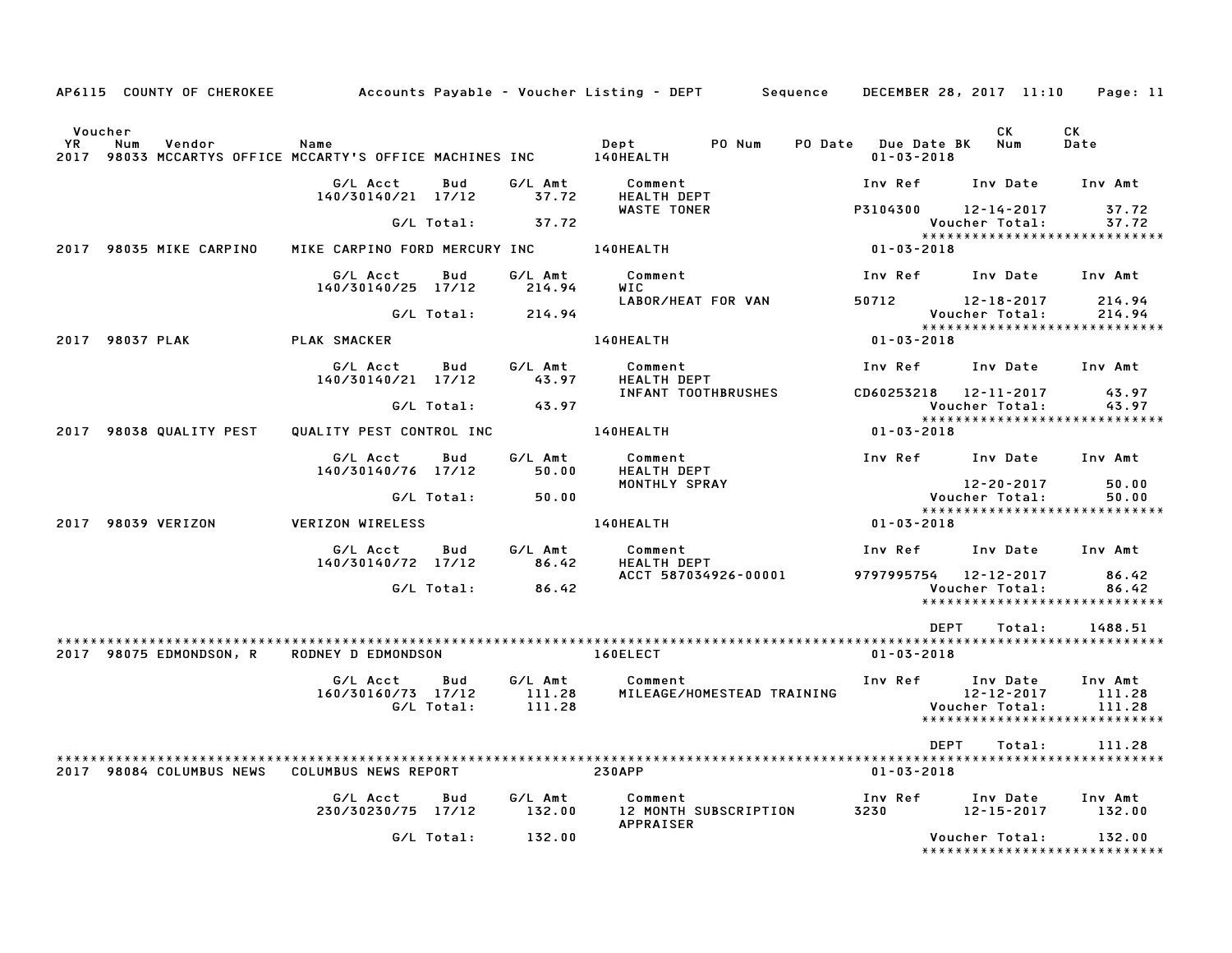| AP6115 COUNTY OF CHEROKEE                                         |                                  |              |                      | Accounts Payable – Voucher Listing – DEPT<br>Sequence                       | DECEMBER 28, 2017 11:10         |                                                  | Page: 12                                   |
|-------------------------------------------------------------------|----------------------------------|--------------|----------------------|-----------------------------------------------------------------------------|---------------------------------|--------------------------------------------------|--------------------------------------------|
| Voucher<br><b>YR</b><br>Num<br>Vendor<br>98085 IAA0 85038<br>2017 | Name<br><b>IAA0</b>              |              |                      | PO Num<br>PO Date<br>Dept<br><b>230APP</b>                                  | Due Date BK<br>$01 - 03 - 2018$ | СK<br>Num                                        | СK<br>Date                                 |
|                                                                   | G/L Acct<br>230/30230/75         | Bud<br>17/12 | G/L Amt<br>350.00    | Comment<br>MEMBERSHIP/JAMES MARK HIXON 1800016830                           | Inv Ref                         | Inv Date<br>12-15-2017                           | Inv Amt<br>350.00                          |
|                                                                   |                                  | G/L Total:   | 350.00               | CAE CANDIDACY                                                               |                                 | <b>Voucher Total:</b>                            | 350.00<br>*****************************    |
| 2017 98076 KCAMP                                                  | <b>KCAMP</b>                     |              |                      | 260BENEFITS                                                                 | <b>DEPT</b><br>$01 - 03 - 2018$ | Total:                                           | 482.00                                     |
|                                                                   | G/L Acct<br>260/30260/06 18/01   | Bud          | G/L Amt<br>149000.00 | Comment<br>2018 ANNUAL CONTRIBUTION<br>$1/1/18 - 1/1/19$<br>CHEROKEE COUNTY | Inv Ref                         | Inv Date<br>$12 - 19 - 2017$                     | Inv Amt<br>149000.00                       |
|                                                                   |                                  | G/L Total:   | 149000.00            |                                                                             |                                 | Voucher Total:                                   | 149000.00                                  |
| 98077 KS DEPT OF CONT KS EMPLOYMENT SECURITY FUND<br>2017         |                                  |              |                      | 260BENEFITS                                                                 | $01 - 03 - 2018$                |                                                  | *****************************              |
|                                                                   | G/L Acct<br>260/30260/05 17/12   | Bud          | G/L Amt<br>156.52    | Comment<br>UNEMPLOYMENT TAX DUE<br>4TH QUARTER<br><b>CHEROKEE COUNTY</b>    | Inv Ref                         | Inv Date<br>$12 - 27 - 2017$                     | Inv Amt<br>156.52                          |
|                                                                   |                                  | G/L Total:   | 156.52               |                                                                             |                                 | Voucher Total:                                   | 156.52<br>*****************************    |
| 2017<br><b>98055 KWORCC</b>                                       | <b>KWORCC</b>                    |              |                      | 260BENEFITS                                                                 | $01 - 03 - 2018$                |                                                  |                                            |
|                                                                   | G/L Acct<br>260/30260/04 18/01   | Bud          | G/L Amt<br>162992.00 | Comment<br>2018 PREMIUM<br>$1/1/18 - 1/1/19$                                | Inv Ref                         | Inv Date<br>$01 - 01 - 2018$                     | Inv Amt<br>162992.00                       |
|                                                                   |                                  | G/L Total:   | 162992.00            |                                                                             |                                 | Voucher Total:                                   | 162992.00<br>***************************** |
|                                                                   |                                  |              |                      |                                                                             | <b>DEPT</b>                     | Total:                                           | 312148.52                                  |
| 2017 98078 EMPIRE                                                 | EMPIRE DISTRICT ELECTRIC COMPANY |              |                      | 300ELDERLY                                                                  | $01 - 03 - 2018$                |                                                  |                                            |
|                                                                   | G/L Acct<br>300/30300/72 17/12   | Bud          | G/L Amt<br>196.79    | Comment<br>ACCT 828267-31-0<br>124991-59-7                                  | Inv Ref                         | Inv Date<br>$12 - 18 - 2017$<br>12-19-2017       | Inv Amt<br>96.78<br>100.01                 |
|                                                                   |                                  | G/L Total:   | 196.79               |                                                                             |                                 | Voucher Total:                                   | 196.79<br>*****************************    |
| 2017 98079 KS GAS                                                 | KANSAS GAS SERVICE               |              |                      | 300ELDERLY                                                                  | $01 - 03 - 2018$                |                                                  |                                            |
|                                                                   | G/L Acct<br>300/30300/72 17/12   | Bud          | G/L Amt<br>144.46    | Comment<br>ACCT 510074383 1179346 45<br>510020083 1175382 00                | Inv Ref                         | Inv Date<br>$12 - 14 - 2017$<br>$12 - 12 - 2017$ | Inv Amt<br>99.57<br>44.89                  |
|                                                                   |                                  | G/L Total:   | 144.46               |                                                                             |                                 | Voucher Total:                                   | 144.46<br>*****************************    |
|                                                                   |                                  |              |                      |                                                                             | <b>DEPT</b>                     | Total:                                           | 341.25                                     |
|                                                                   |                                  |              |                      |                                                                             |                                 |                                                  |                                            |